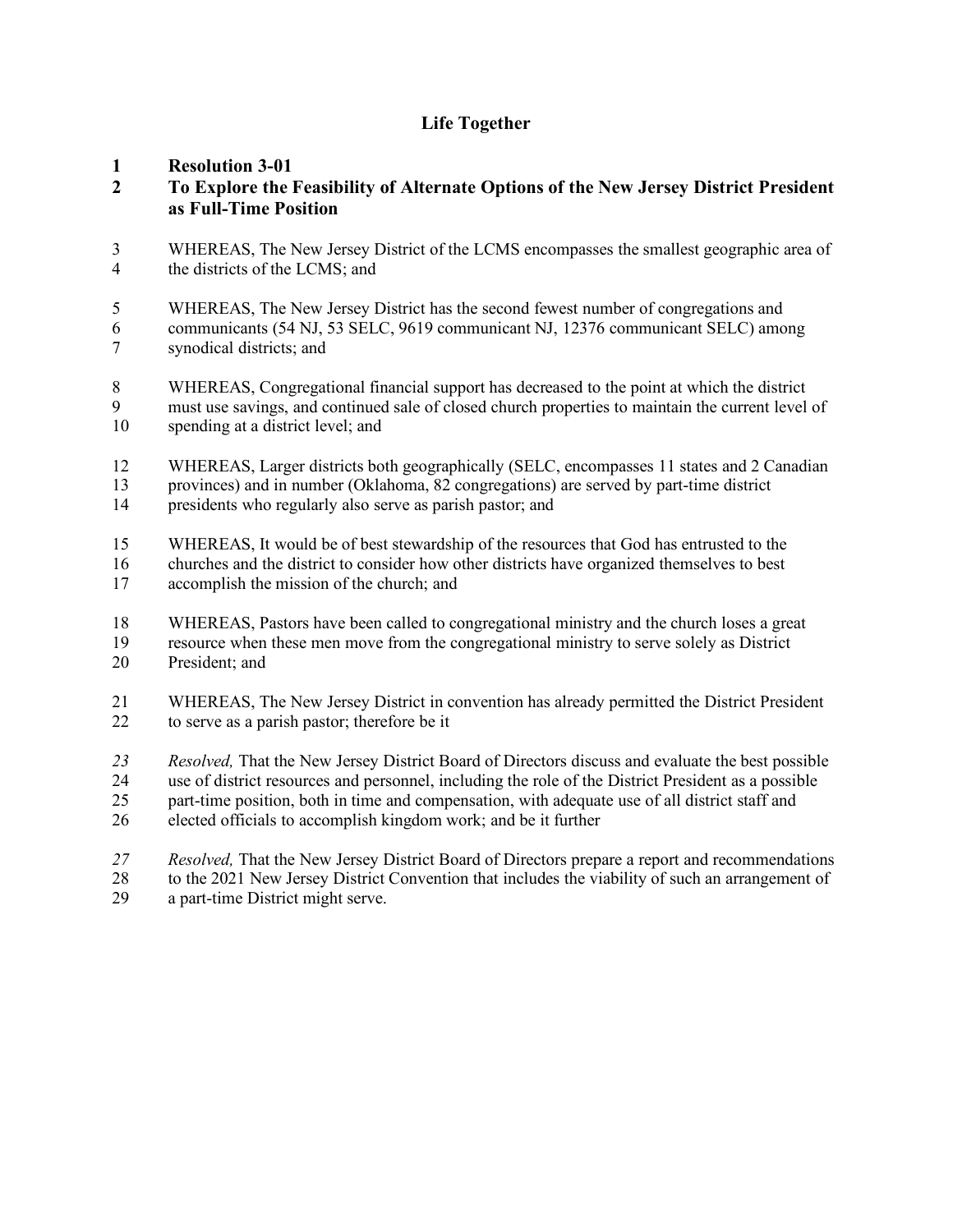**Resolution 3-02**

# **To Adopt Data Privacy Best Practices**

- WHEREAS, The District and Synod collect personal identity and contact information from convention delegates and from those who vote for President of Synod; and
- WHEREAS, Best practices for data privacy include the safeguarding of such personal
- information, its use only in the official conduct of business, and strict limitations on its disclosure; and
- WHEREAS, Our delegates in convention take positions at odds with the culture, making
- disclosure of their personal information a security concern. For example, the Family Research
- Council in DC and donors to California Prop 8 were attacked professionally and personally for
- 11 the same positions on marriage that our delegates enacted in 2016 14-02A, 14-03A, and 14-04;<br>12 and and
- WHEREAS, LCMS Bylaw 3.12.2.3 now prohibits non-official use or distribution of the list of congregation-selected voters for President of Synod; and
- WHEREAS, The Synod openly publishes the street addresses of national delegates as part of the
- Convention Workbook, which is posted on the Internet and easily downloaded; and
- WHEREAS, The Secretary of Synod's office sells copies of this list to interested parties, which
- use them mainly for political ends (In 2016, some of those distributions disclosed national
- delegate e-mail addresses without prior consent); and
- WHEREAS, LCMS districts have used their access to voters lists to send advocacy-type mailings and e-mails directly to those who vote for synod officials; therefore be it
- *Resolved*, That the New Jersey District affirms its commitment to data privacy best practices,
- including protection of identity and contact information for its district convention delegates, and
- the use or distribution of that information only for official business and with consent of the
- persons involved; and be it further
- *Resolved*, That the New Jersey District adopts a practice, consistent with LCMS Bylaw 3.12.2.3,
- which prohibits the use of private voter contact information in connection with synod-level elections; and be it finally
- *Resolved*, That the New Jersey District memorialize the Synod in convention to adopt best
- practices that stop the public disclosure of delegate personal information other than name and
- congregational membership such as but not limited to street addresses and email addresses, and
- require prior consent for any distribution of their personal contact information.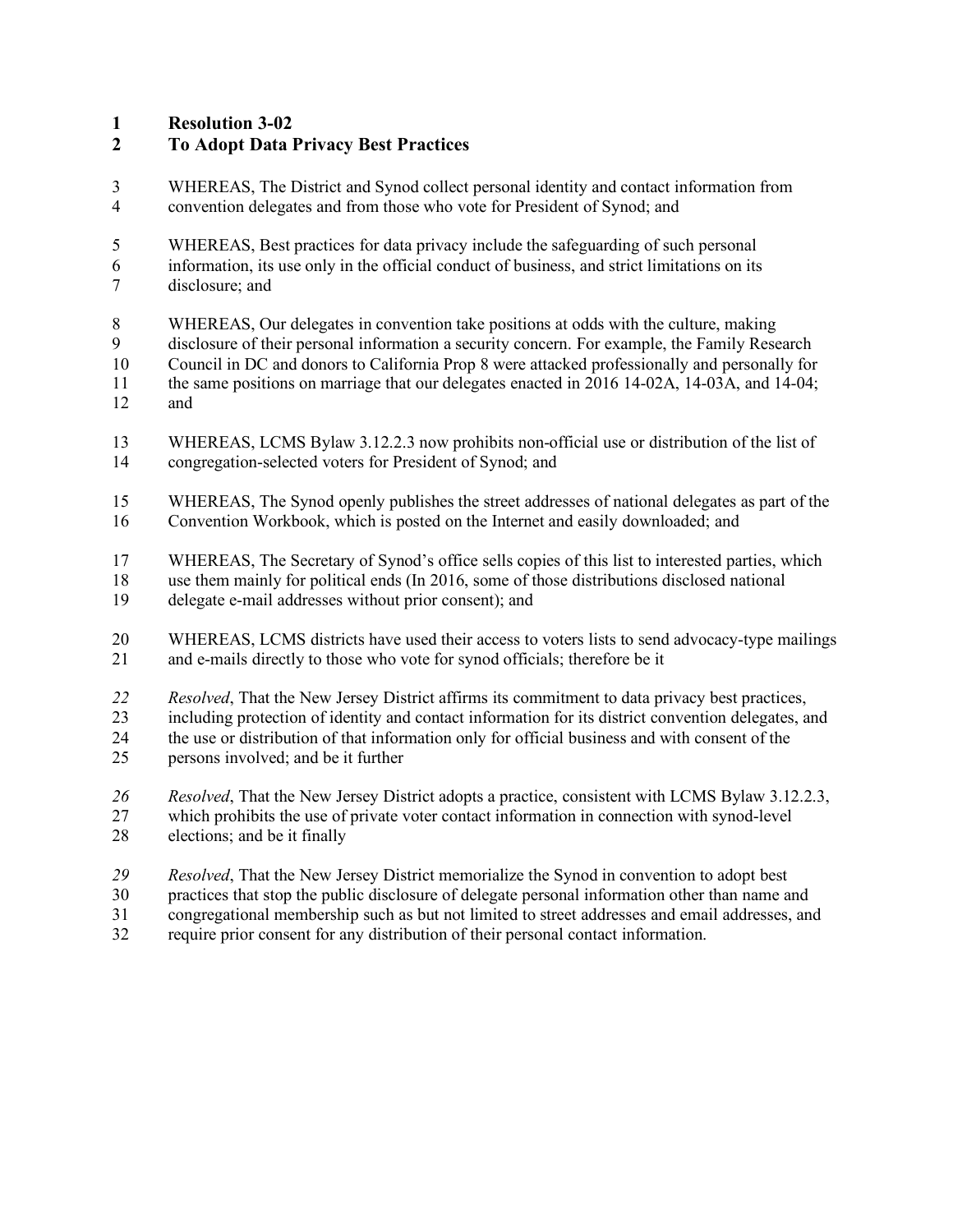# **Resolution 3-03**

| $\boldsymbol{2}$ | To Ensure Timely and Transparent Financial Reporting in the Synod                                 |
|------------------|---------------------------------------------------------------------------------------------------|
| 3                | WHEREAS, A principle of Biblical stewardship is to be accountable with the resources with         |
| $\overline{4}$   | which one has been entrusted, as expressed in the Parable of the Talents (Matthew 25:14 ff.); and |
| 5                | WHEREAS, Much is required of those to whom God has entrusted his gifts. As Jesus said,            |
| 6                | "Everyone to whom much was given, of him much will be required, and from him to whom they         |
| $\tau$           | entrusted much, they will demand the more" (Luke 12:48b, ESV); and                                |
| 8                | WHEREAS, The Scriptures teach "it is required of stewards that they be found faithful" (1)        |
| 9                | Corinthians 4:2, ESV); and                                                                        |
| 10               | WHEREAS, The Synod has historically recognized its responsibility of accountability and           |
| 11               | faithfulness in the handling of the finances entrusted to it by its members, as is witnessed in   |
| 12               | Bylaw 1.5.4, "The Synod and each of its agencies shall fully disclose their financial books and   |
| 13               | records to any member congregation of the Synod;" and                                             |
| 14               | WHEREAS, The Synod in previous conventions has expressed its opinion that such                    |
| 15               | accountability and faithfulness be found additionally in regular reporting of such financial      |
| 16               | disclosure by adopting 2010 Convention Resolution 4-03, "To Broadly Communicate the               |
| 17               | Statement of Financial Position of LCMS," which reads in its totality:                            |
| 18               | "WHEREAS, It is helpful to understand the Synod's financial position and communicate              |
| 19               | it to the members of the congregations of Synod; therefore be it                                  |
| 20               | Resolved, That each November, the Vice-President-Finance-Treasurer of the Synod use               |
| 21               | widely available means, (i.e., The Lutheran Witness, Reporter, the LCMS Website) to               |
| 22               | state the financial position of the Synod in a format easily understood by persons                |
| 23               | unfamiliar with financial terminology." (2010 Convention Proceedings, p. 120); and                |
| 24               | WHEREAS, The members of the Synod expressed even further the need for full transparency in        |
| 25               | all areas of financial disclosure by adopting 2016 convention RESOLUTION 9-04A, "To               |
| 26               | Improve Disclosures Related to Financial Gifts from God's Stewards for Special Appeals," which    |
| 27               | reads in part,                                                                                    |
| $28\,$           | " WHEREAS, Monies for special appeals requested by corporate Synod (e.g.,                         |
| 29               | following natural disasters) are reported only in part in Synod publications (e.g., Reporter      |
| 30               | and The Lutheran Witness) and sometimes only annually; and                                        |
| 31               | WHEREAS, Donors and members of the Synod are interested in the impact of funds                    |
| 32               | raised for special appeals and will appreciate improved disclosure of results; therefore be       |
| 33               | it                                                                                                |
| 34               | Resolved, That the financial offices of corporate Synod continue to recognize the desire          |
| 35               | of donors and members of the Synod to improve processes of reporting and work to                  |
| 36               | provide clear, timely, and transparent accounting for all funding and special appeals, so         |
| 37               | that the Body of Christ may experience the joy of Gospel-centered mission and ministry            |
| 38               | beyond the local context or community." (2016 Convention Proceedings, p. 189); and                |
| 39               | WHEREAS, It was reported to the 2013 Convention of the Synod by the Board of Directors in its     |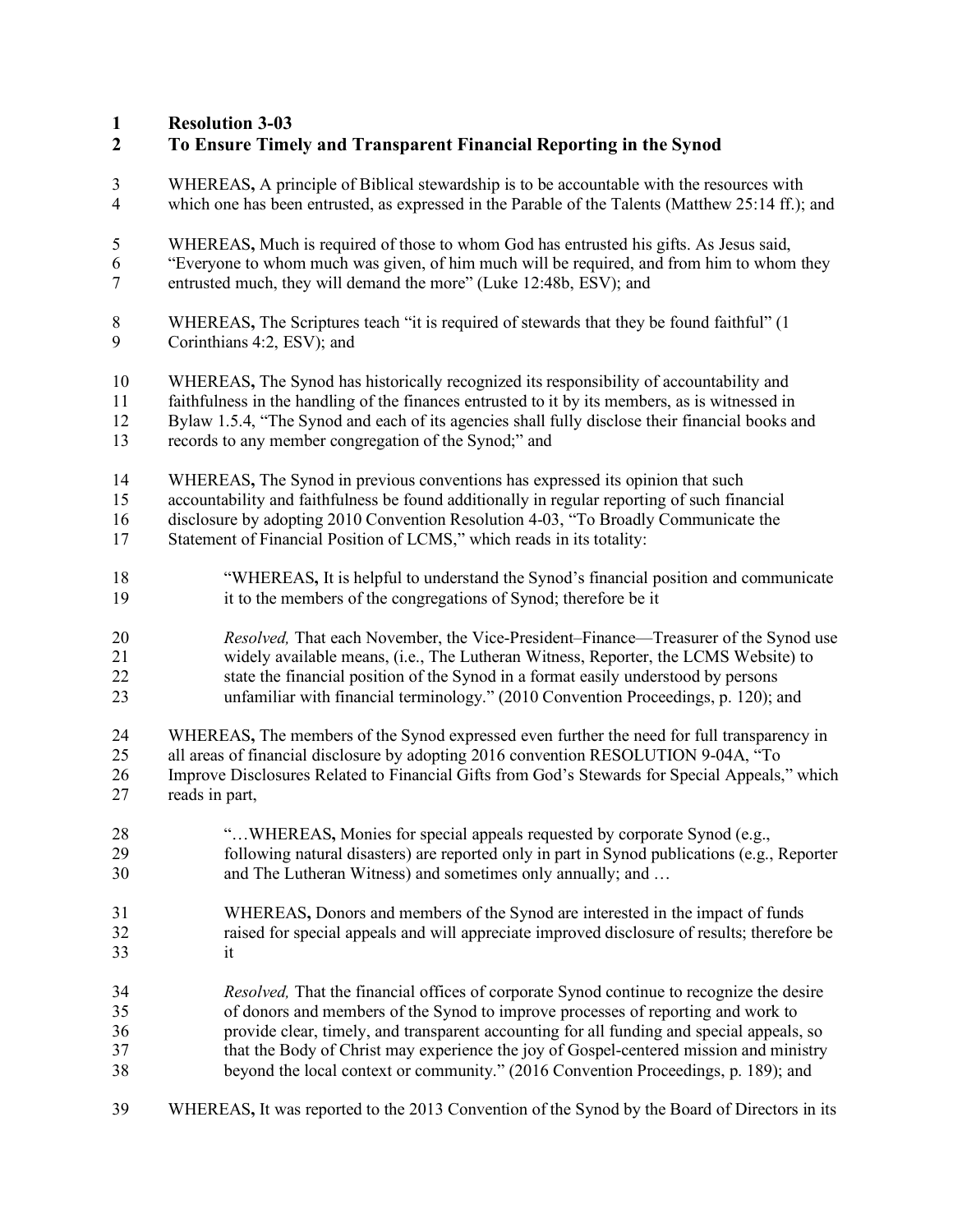Report on the Disposition of Funding the Mission Recommendations (R6-03-01) that "the decline

in the Synod's annual unrestricted revenue continues…The board believes that congregations will

respond through better, open, and honest communication about the great things God is able to

accomplish for His kingdom when we work together. Numerous conventions have passed

resolutions calling on congregations to maintain and increase unrestricted support for district and

- Synod ministries, yet the unrestricted support passed through our districts to the Synod has
- continued to decline at the average rate of \$1 million each year." (2013 Convention Workbook
- 2013, p. 114-115); and

 WHEREAS**,** In 2016, the Chief Financial Officer of the Synod, in reporting to the Synod about offerings received, stated, "This sharing from God's bounty continues to decline. Although the amount of decline in the past three years has not been as severe as the average decline of the previous 20 years, it is still trending negatively. In the face of continued declining unrestricted revenues, the ability of Synod, Inc. to respond quickly and nimbly to mission and ministry opportunities and challenges laid before us by our Lord also declines, as does our ability to "fill in the gap" when restricted revenues, needed to fund much of our mission and ministry activities, fall short of their goals. The financial challenges facing our beloved Synod persist. I believe that these challenges are of our own making, a product of how we distribute the resources provided by

our loving Father." (2016 Convention Workbook, pp. 61-62); and

WHEREAS**,** There have been few tangible reports about the financial struggles of the Synod,

such as the need to trim \$4 million dollars from the budget of the Synod (ref. July 7, 2017

Reporter, https://blogs.lcms.org/2017 /international-national-mission and the May 19-20, 2017

Synod Board of Directors Minutes https://www.lcms.org/Document.fdoc? src=lcm&id=4769),

these reports are less than sufficient to keep the members of the Synod regularly informed about

the financial condition of the Synod; and

WHEREAS**,** It has been widely reported that the Synod has only minimal days of operating

capital in its cash reserves, which would seemingly place the synod in a precarious financial

position (ref. Paragraph 45, Financial Reports of the February 17-18, 2017 LCMS Board of

Directors Minutes https://www.lcms.org/Document.fdoc?src=lcm&id=4659), which stated that

without funds held on behalf of the two Seminaries, Synod had only a 5 day reserve of cash

available); and

 WHEREAS**,** In the face of such challenging financial times, transparency and regularity in the reporting of the financial situation of the Synod is of upmost importance to the members and constituency of the Synod who have a vested interest in the financial viability of the Synod and

- who merit clear, concise, and timely reports; and
- 
- WHEREAS**,** The President of the Synod recommended in his report to the Synod in 2016 that the Synod have "Uniform Financial Reporting." (2016 Today's Business, p. 28); therefore be it

*Resolved*, That the Synod in convention direct the Chief Financial Officer to report quarterly in

the Synod's official publications about the financial position of the Synod in a format easily

78 understood by persons unfamiliar with financial terminology, such reporting to include, but not<br>79 limited to income and expenses, budget versus spending, cash reserves and cash position, etc.:

limited to income and expenses, budget versus spending, cash reserves and cash position, etc.;

- and be it further
- *Resolved*, That these quarterly reports include information about the regular Synod budget and the reporting on special appeals as stipulated in 2016 Resolution 9-04A; and be it further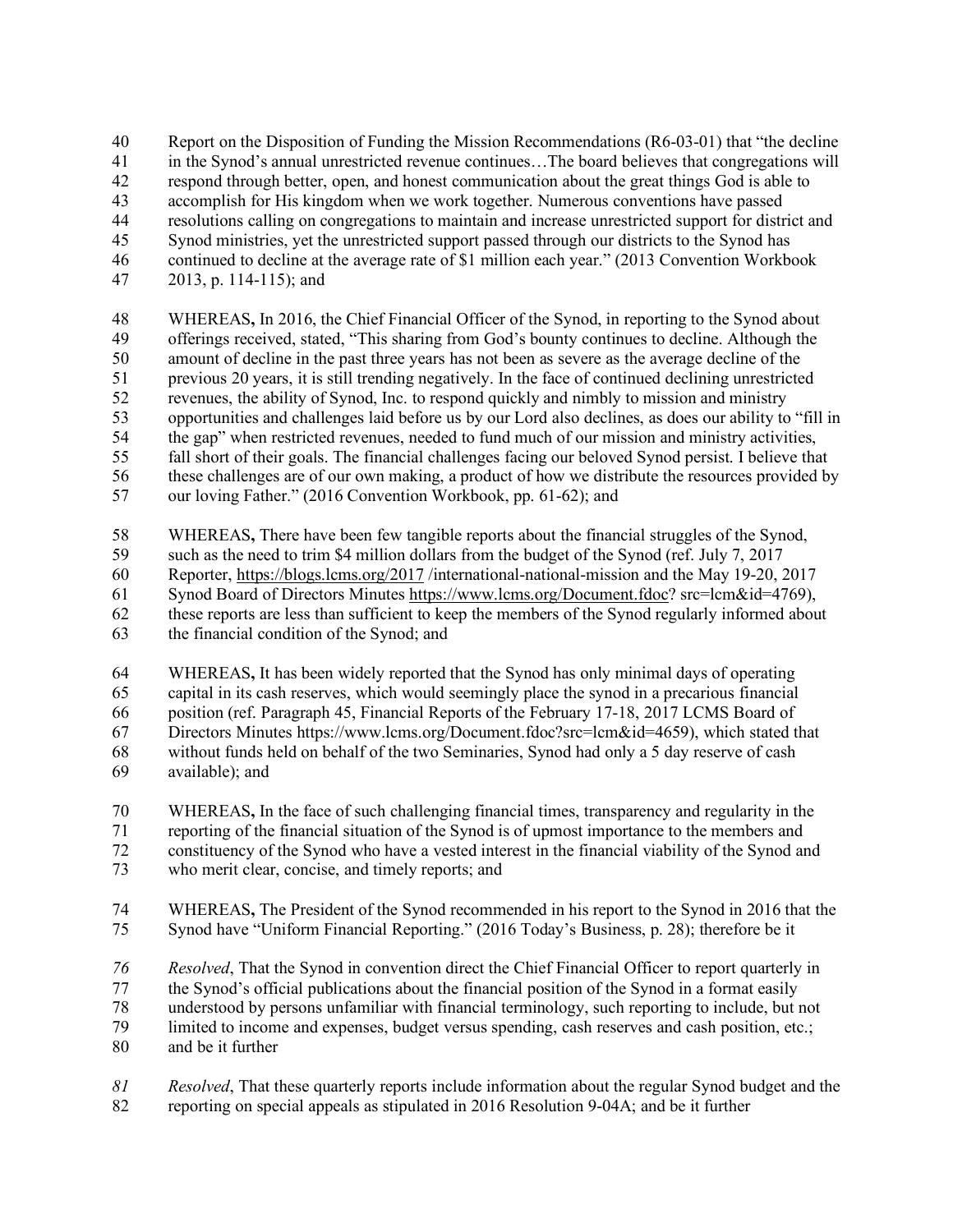- *Resolved*, That the Synod be shrewd managers with the resources God has given it; and be it finally
- *Resolved*, That the Synod give thanks to God for the resources He has entrusted to us, recognizing
- "That the earth is the Lord's and the fullness thereof" (Psalm 24:1, ESV).